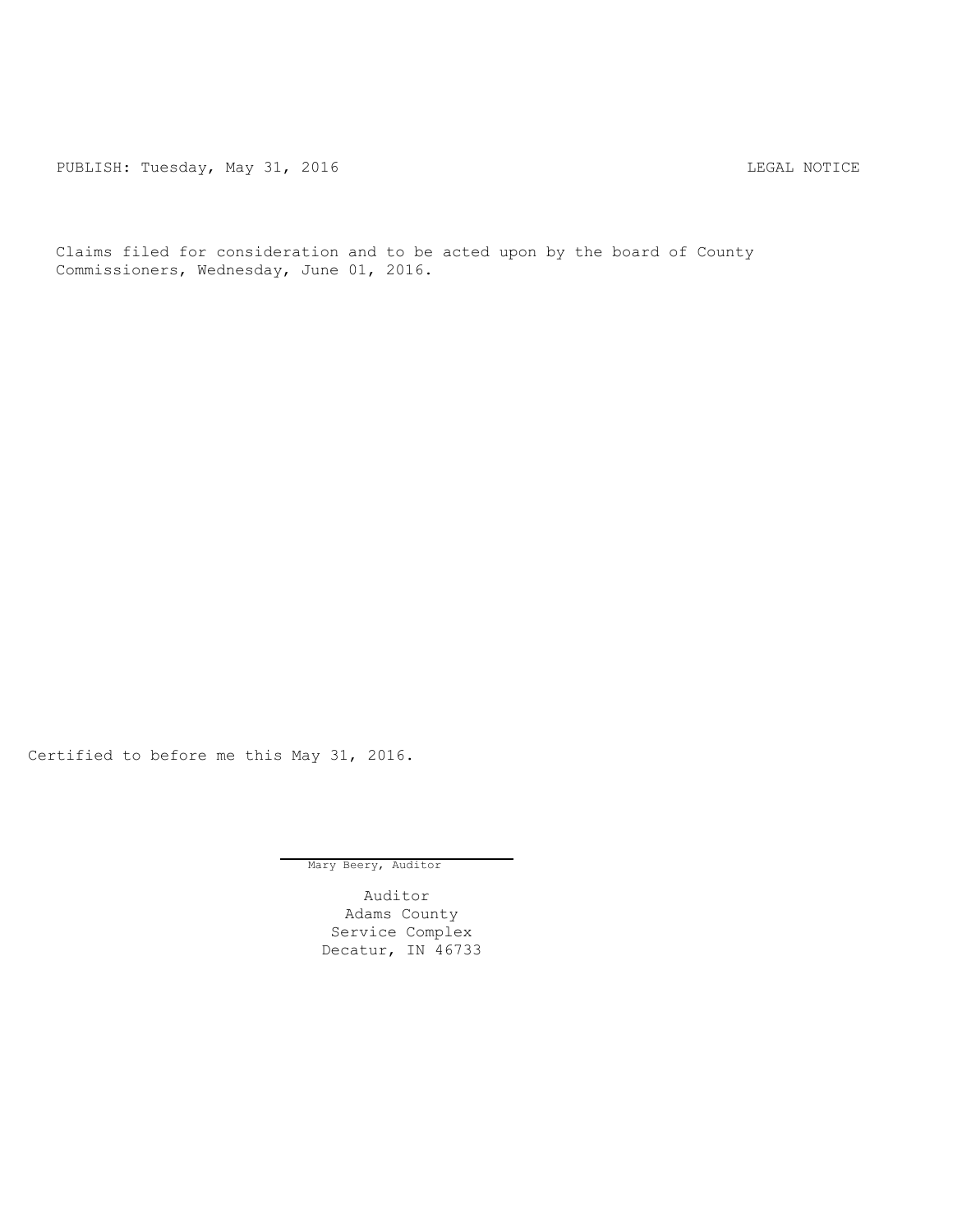

## **Claims Docket for Newspaper Adams County, Indiana**

## For Period: **5/4/2016** to **5/17/2016**

*313 W. Jefferson St. Decatur, IN 46733 (219) 724-2600*

Date Claims to be Paid: **6/1/2016**

| <b>Vendor</b>                            | Amount   | <b>Vendor</b>                        | Amount    |
|------------------------------------------|----------|--------------------------------------|-----------|
| Adams Memorial Hospital                  | 2,631.39 | Appraisal Research Corporation       | 6,804.12  |
| Arnold Lumber Co., Inc.                  | 2,493.46 | Berne Tri-Weekly News                | 49.60     |
| Cintas Location #338                     | 54.35    | Dealership Holdings LLC              | 34.39     |
| Decatur Chamber Of Commerce              | 15.00    | Decatur Daily Democrat               | 170.56    |
| MAXIMUS Consulting Services, Inc.        | 5,000.00 | Douglas L. Bauman                    | 130.00    |
| Erie Haven                               | 1,726.64 | Gordon Food Service                  | 1,888.66  |
| Grimm's Auto                             | 268.50   | Hall Signs                           | 120.64    |
| <b>Heller Nursery</b>                    | 77.86    | Hilty Engine Service                 | 11.25     |
| Indiana State Police                     | 304.00   | <b>Innovative Concepts</b>           | 2,897.70  |
| Lehman Feed Mill                         | 1,743.00 | Mark S. Gresla, MD                   | 420.25    |
| Monroe Water Department                  | 238.60   | Portland Motor Parts, Inc.           | 410.65    |
| Quill Corporation                        | 391.99   | Rhonda L. McIntosh                   | 29.81     |
| Selking International                    | 144.06   | <b>Ideal Office Source</b>           | 22.11     |
| Welder Services, Inc.                    | 124.40   | West Payment Center                  | 1,002.69  |
| Mitchell W. Hicks                        | 560.00   | CenturyLink                          | 52.09     |
| Schwartz Marathon of Berne Inc.          | 49.03    | Adams County Automotive Supply, Inc. | 256.85    |
| Ty A. Hanni                              | 16.00    | Purdue University                    | 336.60    |
| Bluhm & Reber                            | 220.00   | B Secure Alarm Systems, Inc.         | 360.00    |
| Don Myers Plumbing                       | 124.00   | Youth Opportunity Center, Inc        | 5,600.00  |
| Connie Sprunger                          | 21.50    | Rex Marbach                          | 118.00    |
| Zurcher's Best-One Tire & Auto Care, Inc | 1,402.70 | Tom Magnan/Special Needs             | 30.20     |
| Harvest Land Co-op                       | 4,193.32 | Wal-Mart                             | 361.11    |
| Thomas R Krueckeberg                     | 149.49   | Adams County Sheriff's Department    | 280.00    |
| <b>ERS Wireless Communications</b>       | 1,620.90 | Southeastern Equipment Company Inc   | 82,775.00 |
| Troyer's Market LLC                      | 2,751.03 | Kendall Electric, Inc.               | 50.43     |
| Protective Training Services             | 400.00   | Deborah A. Schantz                   | 1,271.75  |
| Verizon Wireless                         | 948.84   | <b>Stationair's Express</b>          | 676.68    |
| Schwartz Steel LLC                       | 35.87    | Chad Kukelhan                        | 482.44    |
| Microvote General Corporation            | 118.70   | Cintas Location #G64                 | 69.29     |
| FlexPAC                                  | 730.23   | Decatur Ace Hardware                 | 466.82    |
| Association of Indiana Counties          | 60.00    | Dave Delong General Carpentry        | 750.00    |
| O'Reilly Auto Parts                      | 296.33   | William Grimm                        | 99.44     |
| Delta Foremost Chemical Corporation      | 1,634.00 | Purdue CES Education Fund            | 31.65     |
| Carnall, Andrews & Crell, P.C.           | 331.10   | Corrisoft                            | 257.50    |
| Central Customer Charges                 | 356.82   | <b>Blue Book</b>                     | 15.95     |
| 3M Electronic Monitoring                 | 41.14    | Ebberts Seed and Chemical            | 2,448.00  |
| Priority Engineering, LLC                | 695.00   | Matthew Lose                         | 44.13     |
| Rolf Reporting, Inc.                     | 145.00   | Indiana Archives & Records Admin     | 94.92     |
| Troyer Brothers, Inc.                    | 89.68    | CenturyLink                          | 2,506.31  |
| U.S Postal Service (Postage-By-Phone)    | 9,000.00 | U.S. Aggregates Inc.                 | 5,397.65  |
| HoseandFittings.Com, Inc                 | 132.45   | Thomas Shelby & Company              | 15.56     |
| Kroger Pharmacy Patient Accounts         | 59.74    | Stop and Shred                       | 52.00     |
| Healthcare Waste Management, Inc.        | 50.00    | Jessica Nix                          | 248.97    |
| Cory Spreen                              | 656.00   | JPMorgan Chase Bank NA               | 109.09    |
| H & S Fabrication, LLC                   | 1,050.00 | Jeremy Brown                         | 189.70    |
| Redwood Toxicology Laboratory, Inc.      | 1,525.00 | Jamie Wetter                         | 50.16     |
| Richard W. Karcher                       | 1,572.00 | <b>Aquatek Water Treatment</b>       | 305.00    |
| National Pen                             | 282.63   | <b>Edith Newton</b>                  | 600.00    |
|                                          |          |                                      |           |